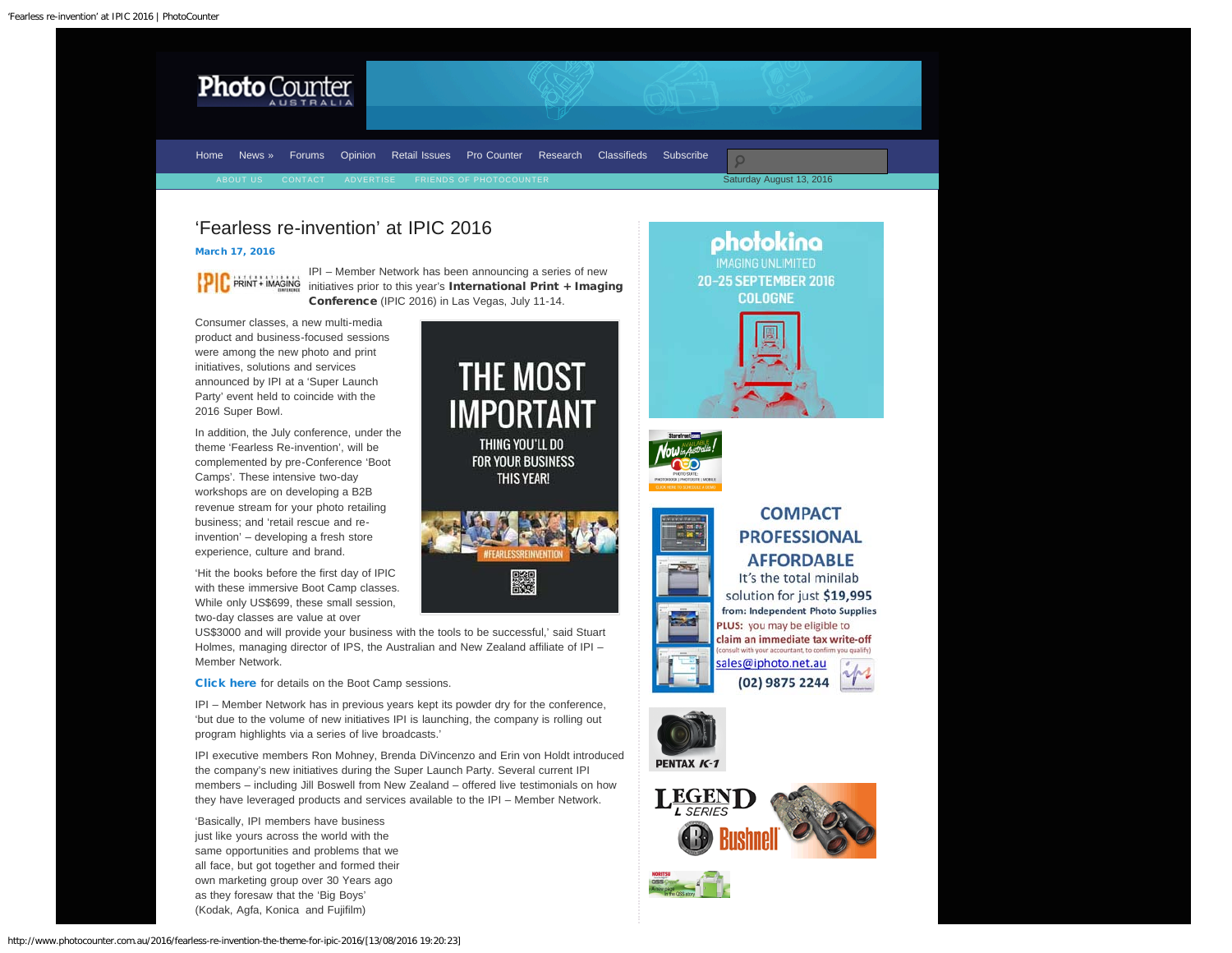

wouldn't be there to help as they used to,' said Stuart Holmes.

'They have put together tested and tried marketing and promotions for all those seasonal photo opportunities through the Year, Mother's Day, Father's Day, Holidays, etc, for high margin services such as scanning, photo restoration, DVD/CD conversion, photo gifting, canvasses and other home decor products, online printing and more.

'IPI is revolutionising the specialty photo and print industry by combining mobile, digital photo, video, signage, home and office décor, and traditional photo into a new dynamic online and brick and mortar business.'

Australians and New Zealand retailers considering attending the conference can now [view the video of the 'Super Launch Party' event](https://www.youtube.com/watch?v=gZHbGfUyKq8&feature=youtu.be), which goes into detail about 14 new launches to be featured at IPIC 2016.

Among the new developments from IPI Member Network:

– Members now have access to exclusive packaging solutions including templates and tips, as well as packaging products available at a discount through Supplying Partners.

– IPI has created a worldwide, public directory with search capabilities to market and find member locations (www.ipimembernetwork.com).

– New consumer classes and events with comprehensive marketing materials including basic Android photo tips, Instawalks and monthly social gatherings.

Additionally, members now have access to a classes-and-events brochure template. – Changes to IPI's web site (www.ipiphoto.com) and the introduction of member-

#### managed websites were unveiled.

Independent Photo (IPS) has updated its website with an expanded IPI – Member Network section. For information on what IPI is all about, [click here](https://www.iphoto.net.au/ipi.aspx). For more on the **IPIC conference, [click here](https://www.iphoto.net.au/event.aspx).** 

You need to be an IPI Marketing Group International Member via Independent Photo (IPS) to enjoy specially negotiated membership rates of \$995 +GST per year (either AUD\$ or NZ\$).

[Click here](https://www.iphoto.net.au/pdf/IPI-IPS%20Sponsored%20Membership%20Form.pdf) for the application form.

…And to read a personal invitation from Larry Steiner, chairman, IPI – Member Network chairman, Larry Steiner, to *Photo Counter* readers to attend IPIC 2016, [click here.](http://www.photocounter.com.au/2016/be-radical-embrace-success/)

2 THOUGHTS ON "'FEARLESS RE-INVENTION' AT IPIC 2016"



#### PG on [March 17, 2016 at 2:59 pm](#page-2-0) said:

*If we get to go this year will be our fifth IPIC, we joined IPI in 2008 as PMA started to wane as the key source of new ideas. We had been speaking to IPI for a few years to let international members in the door as we had been attending IPI social event at PMA's since the mid 90's.*

**FILM PROCESS** B&W, C-41, E-6, Slide Mounting Minox, 16mm, 110, 126, 35mm, michaels $\equiv$ 120, 220, 4x5, 8x10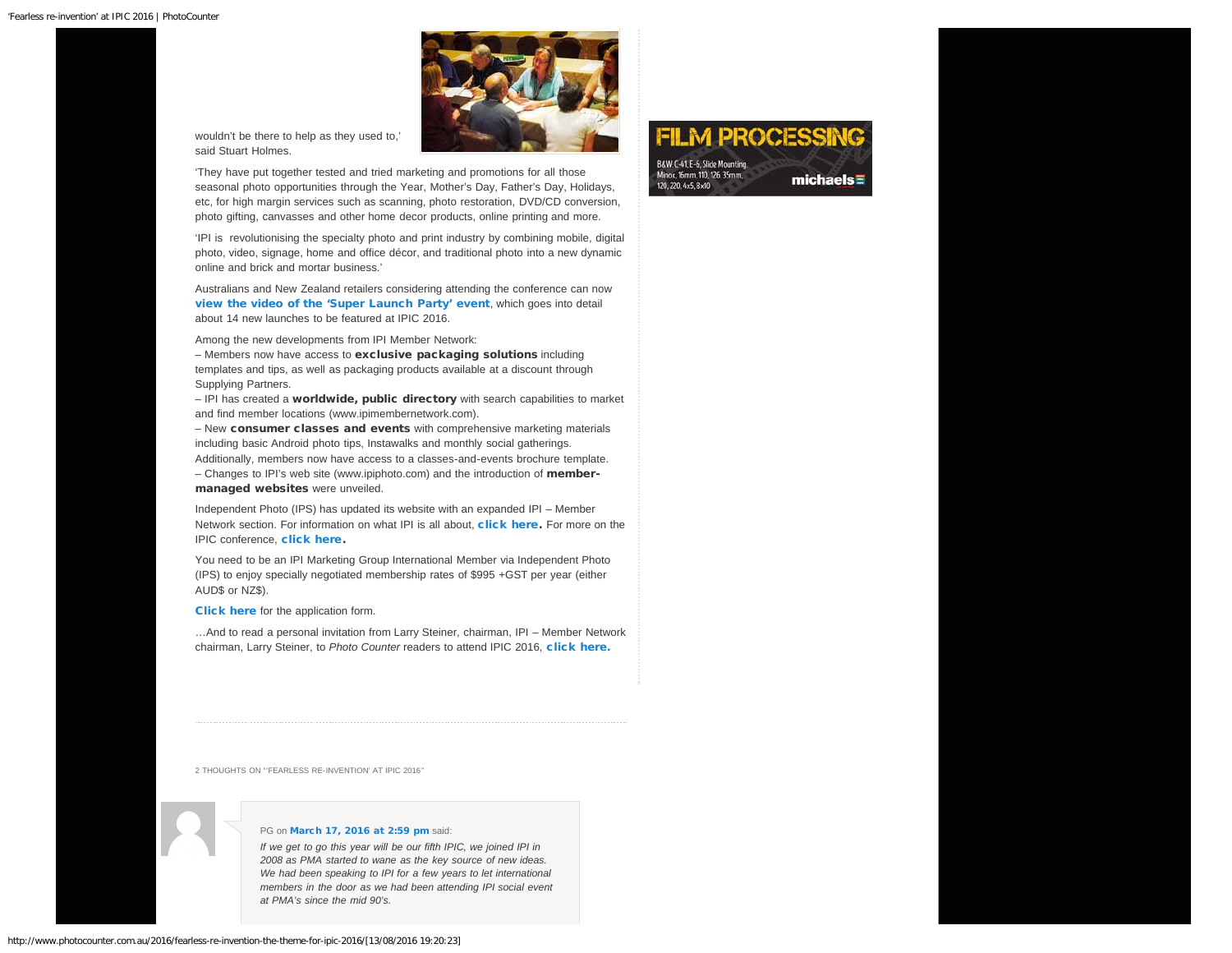<span id="page-2-1"></span><span id="page-2-0"></span>*especially with online opportunities starting in 2009 when we met those crazy guys from Dakis. Each year the IPIC meetings reach an even higher level, members are really happy to share. The M Resort is the best in Vegas especially for the price, the beer bar is sensational, see you there?* [Reply](http://www.photocounter.com.au/2016/fearless-re-invention-the-theme-for-ipic-2016/?replytocom=582197#respond) [↓](http://www.photocounter.com.au/2016/fearless-re-invention-the-theme-for-ipic-2016/?replytocom=582197#respond) [Larry Steiner](http://www,spectrum.photo/) on [March 20, 2016 at 12:46 am](#page-2-1) said: *Phil, you have contributed greatly to IPIC content and in the private forum as well. Looking forward to seeing you again at IPC. I hope you can bring along some of your compatriots.* [Reply](http://www.photocounter.com.au/2016/fearless-re-invention-the-theme-for-ipic-2016/?replytocom=582252#respond) [↓](http://www.photocounter.com.au/2016/fearless-re-invention-the-theme-for-ipic-2016/?replytocom=582252#respond)

## Leave a Reply

Your email address will not be published. Required fields are marked \*

Website